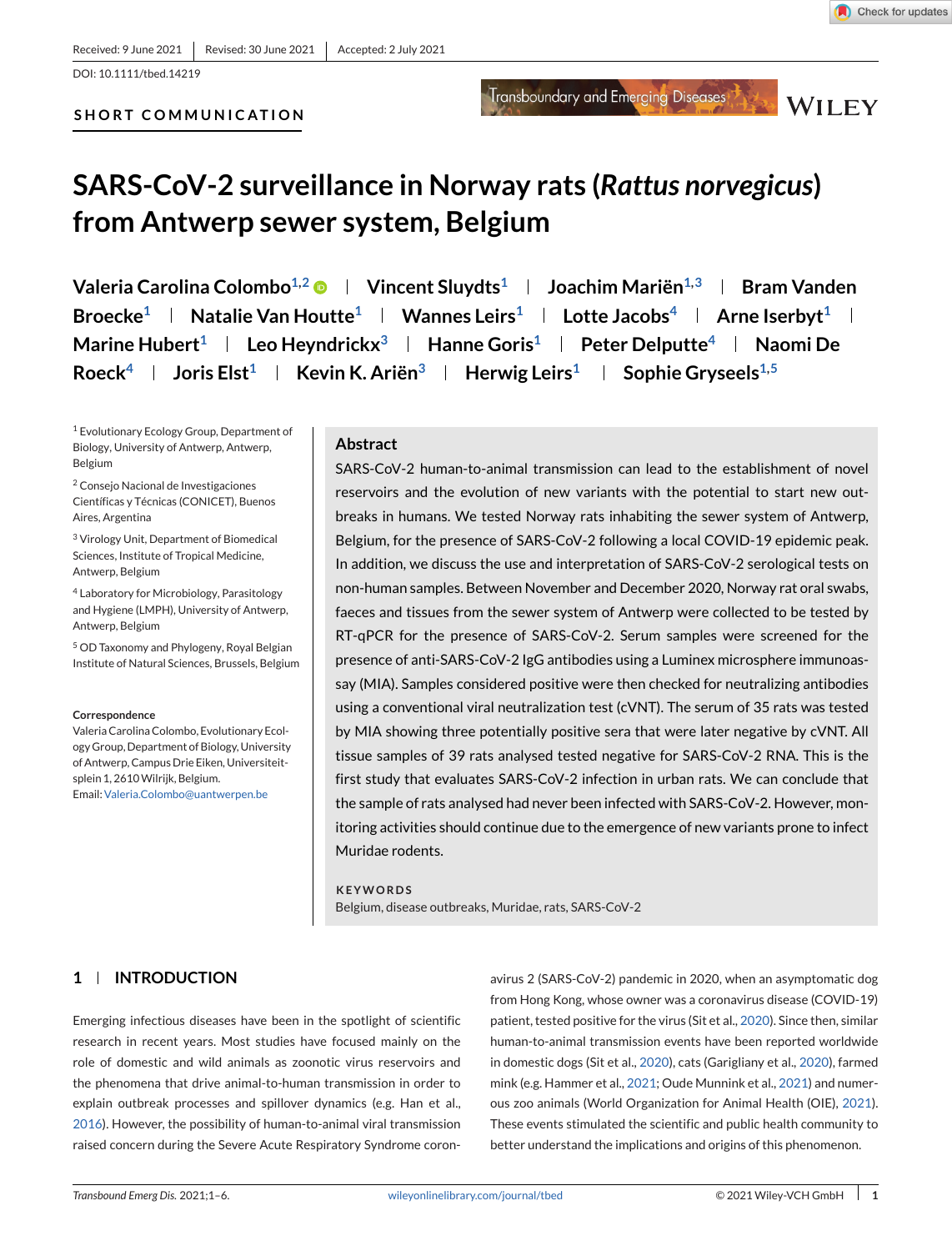The probability of human-borne SARS-CoV-2 emerging in animal populations differs between animal species through genetic and ecological differences (Gryseels et al., [2021\)](#page-5-0). Susceptibility firstly depends on the ability of SARS-CoV-2 to enter host cells, which is determined by the affinity between the SARS-CoV-2 receptor-binding domain (RBD) in the spike (S) protein and its binding receptor in host cells, angiotensin-converting enzyme II (ACE2) protein (Qiu et al., [2020\)](#page-5-0). Whether the virus, after entering a host cell, can be transmitted persistently depends on individual characteristics, infection dynamics and ecological characteristics of the population. The longer the virus is shed from infected animals and/or the higher the contact frequency between animals, the likelier it can initiate a successful transmission chain. A good example of a hazardous situation can be found in fur farms of mink, which present a highly susceptible species (American mink *Neovison vison*) housed indoors in extreme high densities, as evidenced by SARS-CoV-2 outbreaks reported in hundreds of such farms worldwide (World Organization for Animal Health (OIE), [2021\)](#page-5-0). In nature, some mammals may also live in such high-density settings, particularly gregarious bats and fast-reproducing rodents. House mice (*Mus musculus*), Norway or brown rat (*Rattus norvegicus*) and the black or roof rat (*Rattus rattus*) are among the most ubiquitous rodents in the world (Feng & Himsworth, [2014\)](#page-4-0). They are a source of a wide range of viral, bacterial and parasitic zoonoses and often live commensally or in close proximity to humans, increasing the risk of pathogen transmission (Himsworth et al., [2013\)](#page-5-0). In Europe, Norway rats are well adapted to a synanthropic lifestyle and thrive in urban environments, including city sewer systems, where they find food, water and shelter (Pascual et al., [2020\)](#page-5-0). Considering that many studies have detected SARS-CoV-2 in wastewater from the sewage system globally (e.g. Medema et al., [2020;](#page-5-0) Randazzo et al., [2020\)](#page-5-0), as well as in Antwerp, Belgium (Boogaerts et al., [2021\)](#page-4-0), these below-ground rodent populations can be exposed to SARS-CoV-2.

To date, only non-zoonotic betacoronaviruses were detected in Norway rats like Rat Coronavirus (RCov), China Rattus coronavirus HKU24 (ChRCoV HKU24) and Longquan Rl rat coronavirus (LRLV) (Decaro & Lorusso, [2020\)](#page-4-0), though some human endemic coronaviruses (OC43 and NL63) may have originated from a rodent reservoir (Corman et al., [2018\)](#page-4-0). Furthermore, SARS-CoV-2 has been shown to efficiently infect and replicate in Cricetid rodent species like the golden Syrian hamster, *Mesocricetus auratus* (Boudewijns et al., [2020;](#page-4-0) Sia et al., [2020\)](#page-5-0), the deer mouse (*Peromyscus maniculatus*) and the bushy-tailed woodrat (*Neotoma cinerea*) (Bosco-Lauth et al., [2021\)](#page-4-0). However, rodent species of the Muridae family, like house mice (*Mus musculus*) (Bosco-Lauth et al., [2021\)](#page-4-0) and Norway rats (Cohen, [2020\)](#page-4-0), were found not susceptible to infection by the 'wild-type' (WT) Wuhan SARS-CoV-2 strain. Their ACE2 receptor does not bind to this strain's spike RBD *in vitro*. However, after serial passage in laboratory mice, SARS-CoV-2 evolves the ability to replicate efficiently in this host, thanks to a single substitution in the RBD, that is N501Y (Gu et al., [2020\)](#page-5-0). Remarkably, the N501Y substitution has arisen repeatedly in SARS-CoV-2 lineages circulating in humans, most notable the variants of concern like B. 1.1.7, B.1.351 and P.1 (Yao et al., [2021\)](#page-5-0). This suggests that (1) SARS-CoV-2 can evolve relatively easily to infect a previous resistant species, and

(2) several SARS-CoV-2 variants currently circulating have the inherent ability to infect *M. musculus* and potentially other species of the Muridae family.

For these reasons, in the present study, we tested Norway rats inhabiting the sewer system of Antwerp, Belgium, for the presence of SARS-CoV-2 in November and December 2020, following a local COVID-19 epidemic peak by viruses mostly not carrying the N501Y substitution. In addition, we discuss the use and interpretation of SARS-CoV-2 serological tests on non-human samples.

# **2 MATERIALS AND METHODS**

#### **2.1 Study area**

The study was conducted in the sewage system of the city of Antwerp (the Ruien) (51◦13′16.6"N 4◦23′50.2″E), Belgium, for 2 weeks during November–December 2020. The Ruien is an old network of small-scale waterways covered in 1882 that nowadays receives and directs the wastewater and the rainwater of the city of Antwerp to a water treatment plant (Marin & De Meulder, [2016\)](#page-5-0).

### **2.2 Data collection**

To test for the presence of SARS-CoV-2 in the sewage water at the exact location where Norway rats were trapped; eight water samples of 150 ml each were taken from flowing household sewage water in open parts of the sewage pipes on two different days during the rat trapping sessions. Samples were stored in individual tubes at 4◦C and processed the next day.

Up to 30 rat-live-traps baited with fish boilies (Decathlon – 'taste') were set out and checked every morning during 2 weeks. The aim was to trap at least 32 rats in order to have an 80% probability of detecting one rat or more positive to SARS-CoV-2, assuming a prevalence of 5%. Trapped rats were transported to a BSL-2<sup>+</sup> laboratory at the Central Animal Facility, Campus Drie Eiken, University of Antwerp. Rats were euthanized with an overdose of isoflurane, and then weighed, measured and data of their species, sex and reproductive status were registered. Blood samples were collected in tubes without anticoagulant; serum was separated and stored at −20◦C. Tissue samples of the kidney, lung, liver and a 5 mm piece of colon were stored at −80◦C. Oral swabs in PBS and faeces samples in RNA later were also collected and stored at −80◦C.

# **2.3 Detection of SARS-CoV-2 RNA in wastewater**

Wastewater samples were analysed essentially as described in Boogaerts et al. [\(2021\)](#page-4-0). Wastewater was first centrifuged at 4625 g for 30 min at 4◦C in an Eppendorf 5910R Centrifuge (Aarschot, BE). The supernatant (40 ml) was transferred to a Macrosep Advance Centrifugal devices with Omega Membrane (100 kDa; Pall, NY, USA). The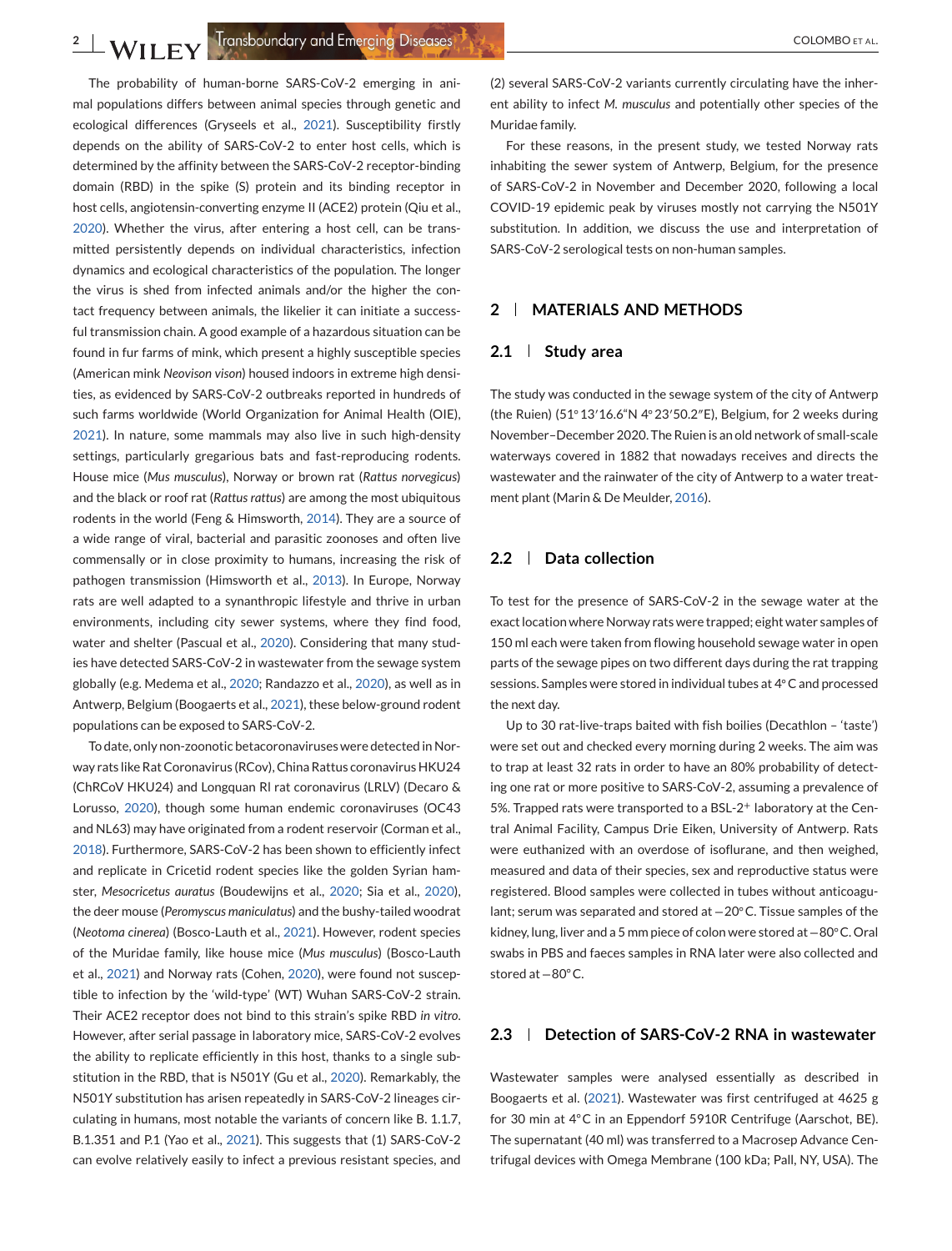concentrate was standardized to 1.5 ml with UltraPureTM DEPC-Treated Water (ThermoFisher Scientific). RNA extraction was performed from 200 *µ*l of the concentrate with the automated Maxwell PureFood GMO and the Authentication RNA extraction kit in the Maxwell® RSC Instrument (Promega). Reverse transcription and amplification of the N1, N2 and E genes was performed by qPCR in duplicate in 20 *µ*l reaction mixtures using a 2x SensiFAST™ Probe No-ROX One-Step kit following (Boogaerts et al., [2021\)](#page-4-0). A six-point calibration curve with a known concentration of 105–10◦ copies/*µ*l was constructed in ultrapure DEPC-treated water for the quantification of the different genes of interest. The EURM-019 reference standard for the construction of the calibration curve was obtained from the Joint Research Centre (JRC, European Commission). The lower limit of quantification (LLOQ) was defined as the concentration in the lowest point of the calibration curve and was 10◦ copies/*µ*l. The LLOQ of the N1, N2 and E qPCR corresponded with Ct-levels of 36.1, 36.4 and 36.6, respectively.

# **2.4 Serology**

To test SARS-CoV-2 exposure in sewer rats, serum samples were first screened for the presence of anti-SARS-CoV-2 IgG antibodies, using an in-house Luminex microsphere immunoassay (MIA) (Mariën et al., [2021\)](#page-5-0). The MIA is a high-throughput test that allows the simultaneous detection of binding antibodies against different antigens of the same pathogen, increasing significantly the specificity of the test.

Considering that laboratory rats, as well as WT immunocompetent mice, are barely susceptible to WT SARS-CoV-2 (Wuhan) strain infection (Cohen, [2020;](#page-4-0) Gu et al., [2020;](#page-5-0) Qiu et al., [2020\)](#page-5-0), positive control sera ( $n = 10$ ) were obtained from laboratory mice knockout for type I interferon receptors (ifnar–/–) inoculated with a recombinant liveattenuated yellow fever virus that expressed the spike unit of SARS-CoV-2 (Sanchez-Felipe et al., [2020\)](#page-5-0). In addition, ifnar–/– mice lack the type-I interferon receptor function, which results in a reduced immune response and an increased susceptibility to viral infection.

The prediction performance of the MIA depends on the possibility to estimate correctly the cut-off values of the negative controls. Considering that the overall background noise (due to IgG antibodies developed against other pathogens) will depend on the exposure rate to other pathogens, the control panel included serum from susceptible laboratory rodents (less likely to be in contact with other pathogens) as well as serum from wild rats (more likely to be in contact with other pathogens). Since serum samples from sewer rats captured before the SARS-CoV-2 outbreak were not available, we used as negative controls serum from wild rats ( $n = 7$ ) trapped in forest and parks from Antwerp, outside the sewer system, as we considered that they were less likely to be exposed to SARS-CoV-2 (albeit with a similar exposure rate to other pathogens in the wild). Also, naïve laboratory mice  $(n = 8)$  samples were used as negative controls.

The MIA was run with two different beads coated with the virus' nucleocapsid and spike antigens (Ayouba et al., [2020\)](#page-4-0). A biotin-labelled goat anti-mouse IgG Y-chain specific conjugate (Sigma, B7022, 1/300 dilution) was used for visualization of the primary antibodies. Samples

were considered positive if crude median fluorescence intensity values (MFI) were higher than 3x standard deviation (SD) of the negative control samples for both nucleocapsid and spike antigen-coated bead sets, increasing the specificity of the test. All samples that were considered positive on the MIA ( $n = 7$ ) were checked for neutralizing antibodies using a conventional viral neutralization test (cVNT) with the WT Wuhan strain (2019-nCoV-Italy-INMI1, reference 008V-03893) as antigen (Mariën et al., [2021\)](#page-5-0). We only considered a sample seropositive if antibodies were detected on both the MIA and cVNT.

## **2.5 RT-PCR analysis of tissue samples**

Viral RNA was extracted from 140 *µ*l of oral swab samples in PBS and from 1  $\text{cm}^2$  of faeces using the QIAamp Viral RNA mini kit (QIA-GEN, Valencia, CA, USA) and from 30 mg kidney, lung, liver and colon samples using the NucleoSpin RNA mini kit (Macherey-Nagel, Düren, Germany) according to the manufacturer's instructions. We tested for the presence of SARS-CoV-2 RNA via the CDC 2019-nCoV real-time RT-PCR protocol targeted to two regions of the nucleocapsid protein (N) gene, N1 and N2 (Lu et al., [2020\)](#page-5-0), performed on 5 *µ*l of RNA using the SARS-CoV-2 (2019-nCoV) CDC RUO kit (IDT Cat. No. 10006713). The positive control used was a SARS-CoV-2 N synthetic probe (IDT, USA) designed for the present study. To monitor RNA extraction, we ran simultaneously a beta-actin (ACTB) assay as internal control (Borremans et al., [2015\)](#page-4-0) in a duplex assay N1/ACTB designed following Vogels et al. [\(2020\)](#page-5-0). N1/ACTB and N2 PCRs were performed separately for each sample with the Luna Universal qPCR Master Mix (New England Biolabs) on an Applied Biosystems StepOne Real-Time PCR Instrument (Thermo Fisher Scientific) under the following thermal conditions: 52◦C for 10 min, 95◦C for 2 min, 44 cycles with 95◦C for 10 s and 55°C for 30 s.

# **3 RESULTS**

Of the eight water samples tested, four samples had detectable Ct values for SARS-CoV-2. Two of them were positive to SARS-CoV-2 PCR but below the LLOQ. On the other hand, two water samples had Ct values above the LLOQ for at least two of the gene targets (Ct ranging between 35.5 and 36.4), which would correspond to approximately the concentration of seven copies of the target SARS-CoV-2 RNA per ml of wastewater.

Serum samples of 35 sewer rats were analysed by MIA. Three had MFI values higher than the cut-off values of the negative controls for both nucleocapsid and spike-reactive IgG antibodies, but all remained lower than the MFI values of the positive control samples (Figure [1\)](#page-3-0). The three potentially positive sera and four other sera with high MFI values were subsequently checked for neutralizing antibodies by cVNT. All samples were seronegative for neutralizing antibodies, suggesting that the captured sewer rats had not experienced SARS-CoV-2 infection in their life.

Regarding the tissue samples analysed, oral swabs, faeces, colon, lung, liver and kidney samples of 39 sewer rats tested for the presence of SARS-CoV-2 by qRT-PCR were all considered negative.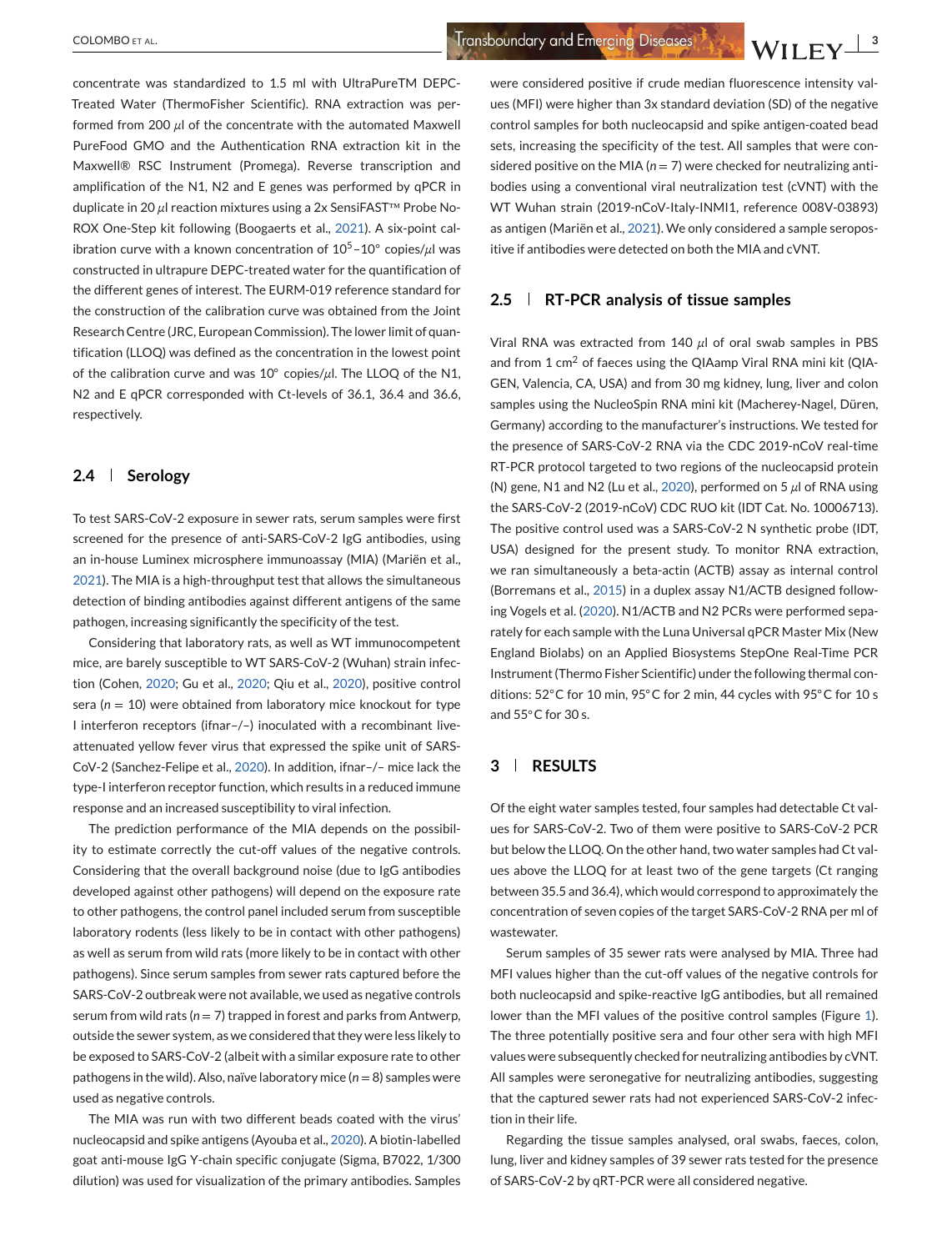Microsphere Immunoassay

<span id="page-3-0"></span>

**FIGURE 1** Boxplot showing the variation in log(MFI) values (median fluorescent intensities) for the different categories of mice/rats serum samples analysed in the microsphere immunoassay using the SARS-CoV-2 nucleocapsid and spike antigens in Antwerp, Belgium

# **4 DISCUSSION**

To our knowledge, this is the first study that evaluates SARS-CoV-2 infection in urban Norway rats exposed to an environment contaminated with the virus, the sewer wastewater. According to the negative results obtained in both serology and PCR tests, we can conclude that the rodents studied had never been infected with SARS-CoV-2 despite continuous detection of viral RNA in the Antwerp sewer water (Boogaerts et al., [2021\)](#page-4-0), including sewer water collected at the exact location where the rats were captured.

Regarding the observed discrepancy between the results of the MIA and cVNT, we think it is worth mentioning that the interpretation of SARS-CoV-2 binding antibody tests (MIA or Elisa) should be made with care when used on different types of samples than what the assays were validated for. Indeed, although our MIA was clearly able to differentiate negative from positive control cases in laboratory mice (Figure 1), it falsely categorized three WT rats as positive when we estimated cut-off values based on serum from wild rats that were trapped outside of the sewers. The misclassification is explained by the fact that sewer rats had overall higher MFI values than rats trapped outside of the sewers (Figure 1). This difference is likely caused by the higher exposure rate to many other pathogens (potentially including other betacoronaviruses) in the sewer systems (dirtier conditions and higher population densities), which stimulates the adaptive immune system and results in overall higher binding antibody levels. Therefore, to confirm exposure to SARS-CoV-2 in a particular wildlife population based on serological data, VNTs are a better alternative.

Studies to elucidate the animal species susceptible to SARS-CoV-2 have demonstrated the ability of the virus to spillover to several distantly related mammalian species (e.g. Garigliany et al., [2020;](#page-4-0) Hammer et al., [2021;](#page-5-0) Sit et al., [2020;](#page-5-0) World Organization for Animal Health (OIE), [2021\)](#page-5-0), with the potential to stimulate the evolution of new variants with different antigenic properties (van Dorp et al., [2020\)](#page-5-0). This phenomenon can lead to various consequences, such as putting species conservation actions at risk if the virus affects endangered species, the establishment of novel reservoirs with the potential to start new outbreaks in humans, and the evolution of novel variants that may evade antibodies generated in humans, forcing the development of new antiviral therapies (Gryseels et al., [2021;](#page-5-0) Hammer et al., [2021;](#page-5-0) Mercatelli & Giorgi, [2020;](#page-5-0) Oude Munnink et al., [2021\)](#page-5-0). Since the beginning of the SARS-CoV-2 pandemic, many new variants have been evolved in humans and non-human animal hosts (Leung et al., [2021;](#page-5-0) Mercatelli & Giorgi, [2020;](#page-5-0) van Dorp et al., [2020\)](#page-5-0). Some of the currently most widespread variants, like B.1.1.7/501Y.V1, B.1.351/501Y.V2 and P.1/501Y.V3 that emerged from the UK, South Africa and Brazil, are potentially able to infect previous resistant species, such as Muridae rodents, thanks to the N501Y substitution in the RBD (Gu et al., [2020;](#page-5-0) Yao et al., [2021\)](#page-5-0).

The absence of SARS-CoV-2 in our sample of Norway rats may be due to different reasons. The first cases of SARS-CoV-2 lineages with the spike N501Y substitution in humans were detected in Belgium in December 2020 (Risk Assessment Group & Sciensano, [2020\)](#page-5-0), after the sewer rats sampling period. This could have represented a low risk of exposure of the rats to variants able to infect them. On the other hand, the infectivity potential of SARS-CoV-2 in wastewater is still uncertain.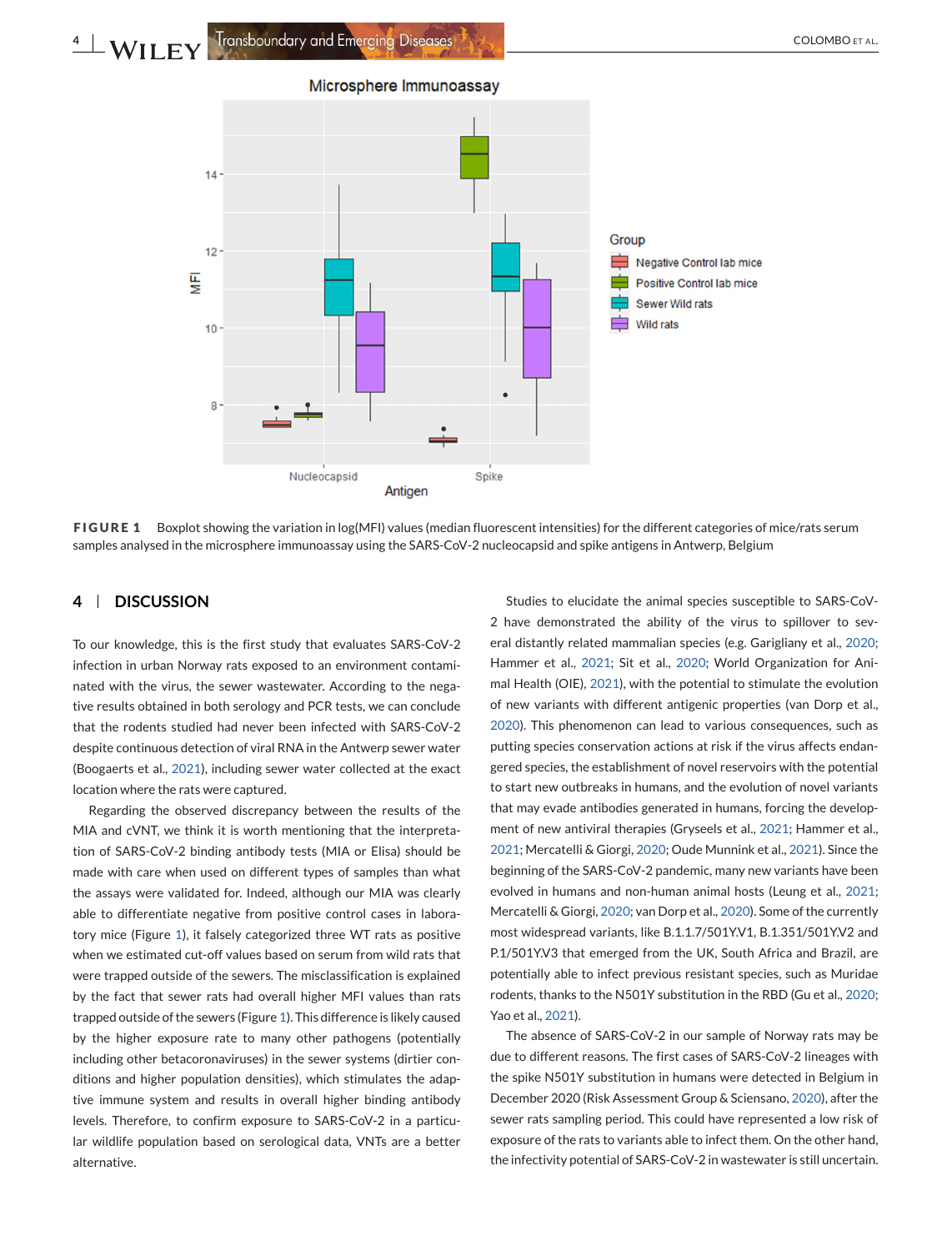<span id="page-4-0"></span>While many studies failed to recover infectious virus from wastewater, others have shown the potential of the virus to remain infective in human excrements (Giacobbo et al., 2021; Jones et al., [2020\)](#page-5-0). Studies performed on different species of coronavirus showed the capacity of the virus to remain infective on different water sources (Giacobbo et al., 2021). However, none was able to demonstrate the infectivity of SARS-CoV-2 in wastewater, although the authors suggest that there is insufficient evidence to rule out this possibility. This evidence suggests that the absence of infection in the sewer rats tested on the present study could also be linked to the exposition of the rats to low doses of SARS-CoV-2 or to non-infective viral particles.

The presence of new variants in human populations prone to infect Muridae rodents with the potential to remain infective in water sources, in conjunction with the synanthropic habits of several Muridae rodents and their ability to develop high-density populations, creates the ideal conditions for the spread of new epidemics. As such, despite the negative results found in Norway rats in the present study, we emphasize the need to carry out regular monitoring activities for the presence of SARS-CoV-2 in Muridae rodents, as well as other mammals exposed to humans, in order to detect human-to-animal transmission events and prevent future outbreaks emerging from new animal reservoirs.

## **ACKNOWLEDGEMENTS**

This work was funded through the 2018–2019 BiodivERsA joint call for research proposals, under the BiodivERsA3 ERA-Net COFUND programme (FWO project grants G0G2219N and G0G1321N); FED-tWIN OMEgA (SG,HL); Research Foundation Flanders (grants G0G4220N and G054820N to KKA) and the Research Council (BOF) of the University of Antwerp (project number: FFB200184). HL is member of the University of Antwerp Center of Excellence VAX-IDEA.

We are very grateful to Robbert Boudewijns and Ji Ma from the Laboratory of Virology and Chemotherapy, Department of Microbiology, Immunology and Transplantation, Rega Institute, KU Leuven for providing positive serum controls. Also thanks to Flinn De Vleeschauwer, water-link (in particular Werner Van Den Bogaert) and the Ruien operator Werkmmaat (in particular Willem Storms and Rasool Rezai) for enabling access to the trapping sites and their tremendous help during the trapping work.

#### **CONFLICT OF INTEREST**

None declared.

#### **ETHICAL STATEMENT**

The authors confirm that the ethical policies of the *Transboundary and Emerging Diseases Journal* have been adhered to and that all procedures with rodents for this study were carried out under the approval of the University of Antwerp Ethical Committee for Animal Experiments (ECD code 2020–21). The Directive 2010/63/EU was followed.

## **AUTHOR CONTRIBUTIONS**

VCC, VS, JM, HL and SG developed the research methodology, collected samples for this study and drafted the article. BVB, WL, AI and JE collected rodent and water samples and reviewed the article. JM, LH and KA developed the serological tests and reviewed the article. NVH, MH, HG, VCC and SG developed the tissue collections, SARS-CoV-2 RNA tests and reviewed the article. LJ, PD and NDR developed the water samples tests and drafted the article. All authors are responsible for the approval of the final manuscript and its submission for publication.

#### **DATA AVAILABILITY STATEMENT**

The data that support the findings of this study are available from the corresponding author upon reasonable request.

#### **ORCID**

*Valeria Carolina Colombo* <https://orcid.org/0000-0003-0439-7693>

#### **REFERENCES**

- Ayouba, A., Thaurignac, G., Morquin, D., Tuaillon, E., Raulino, R., Nkuba, A., Lacroix, A., Vidal, N., Foulongne, V., Le Moing, V., Reynes, J., Delaporte, E., & Peeters, M. (2020). Multiplex detection and dynamics of IgG antibodies to SARS-CoV2 and the highly pathogenic human coronaviruses SARS-CoV and MERS-CoV. *Journal of Clinical Virology*, *129*, 104521. [https://doi.](https://doi.org/10.1016/j.jcv.2020.104521) [org/10.1016/j.jcv.2020.104521](https://doi.org/10.1016/j.jcv.2020.104521)
- Boogaerts, T., Jacobs, L., De Roeck, N., Van den Bogaert, S., Aertgeerts, B., Lahousse, L., van Nuijs, A. L. N., & Delputte, P. (2021). An alternative approach for bioanalytical assay development for wastewaterbased epidemiology of SARS-CoV-2. [https://doi.org/10.1101/2021.02.](https://doi.org/10.1101/2021.02.12.21251626) [12.21251626](https://doi.org/10.1101/2021.02.12.21251626)
- Borremans, B., Vossen, R., Becker-Ziaja, B., Gryseels, S., Hughes, N., Van Gestel, M., Van Houtte, N., Günther, S., & Leirs, H. (2015). Shedding dynamics of Morogoro virus, an African arenavirus closely related to Lassa virus, in its natural reservoir host *Mastomys natalensis*. *Scientific Reports*, *5*, 10445. <https://doi.org/10.1038/srep10445>
- Bosco-Lauth, A., Root, J. J., Porter, S., Walker, A., Guilbert, L., Hawvermale, D., Pepper, A., Maison, R. M., Hartwig, A. E., Gordy, P., Bielefeldt-Ohmann, H., & Bowen, R. A. (2021). Survey of peridomestic mammal susceptibility to SARS-CoV-2 infection. <https://doi.org/10.1101/2021.01.21.427629>
- Boudewijns, R., Thibaut, H. J., Kaptein, S. J. F., Li, R., Vergote, V., Seldeslachts, L., Pepper, A., Maison, R. M., Hartwig, A. E., Gordy, P., Bielefeldt-Ohmann, H., & Bowen, R. A. (2020). STAT2 signaling restricts viral dissemination but drives severe pneumonia in SARS-CoV-2 infected hamsters. *Nature Communications*, *11*(1), 5838. [https://doi.org/10.1038/](https://doi.org/10.1038/s41467-020-19684-y) [s41467-020-19684-y](https://doi.org/10.1038/s41467-020-19684-y)
- Cohen, J. (2020). From mice to monkeys, animals studied for coronavirus answers. *Science*, *368*(6488), 221–222. [https://doi.org/10.1126/science.](https://doi.org/10.1126/science.368.6488.221) [368.6488.221](https://doi.org/10.1126/science.368.6488.221)
- Corman, V. M., Muth, D., Niemeyer, D., & Drosten, C. (2018). Hosts and sources of endemic human coronaviruses. In M. Kielian, T. C. Mettenleiter, &M. J. Roossinck Eds.,*Advances in virus research* (Vol., *100*, pp. 163– 188. Elsevier.
- Decaro, N., & Lorusso, A. (2020). Novel human coronavirus (SARS-CoV-2): A lesson from animal coronaviruses. *Veterinary Microbiology*, *244*, 108693. <https://doi.org/10.1016/j.vetmic.2020.108693>
- Feng, A. Y. T., & Himsworth, C. G. (2014). The secret life of the city rat: A review of the ecology of urban Norway and black rats (*Rattus norvegicus* and *Rattus rattus*). *Urban Ecosystems*, *17*(1), 149–162. [https://doi.org/10.](https://doi.org/10.1007/s11252-013-0305-4) [1007/s11252-013-0305-4](https://doi.org/10.1007/s11252-013-0305-4)
- Garigliany, M., Van Laere, A.-S., Clercx, C., Giet, D., Escriou, N., Huon, C., van der Werf, S., Eloit, M., & Desmecht, D. (2020). SARS-CoV-2 natural transmission from human to cat, Belgium, March 2020. *Emerging Infectious Diseases*, *26*(12), 3069. <https://doi.org/10.3201/eid2612.202223>
- Giacobbo, A., Rodrigues, M. A. S., Zoppas Ferreira, J., Bernardes, A. M., & de Pinho, M. N. (2021). A critical review on SARS-CoV-2 infectivity in water and wastewater. What do we know? *Science of the Total Environment*, *774*, 145721. <https://doi.org/10.1016/j.scitotenv.2021.145721>